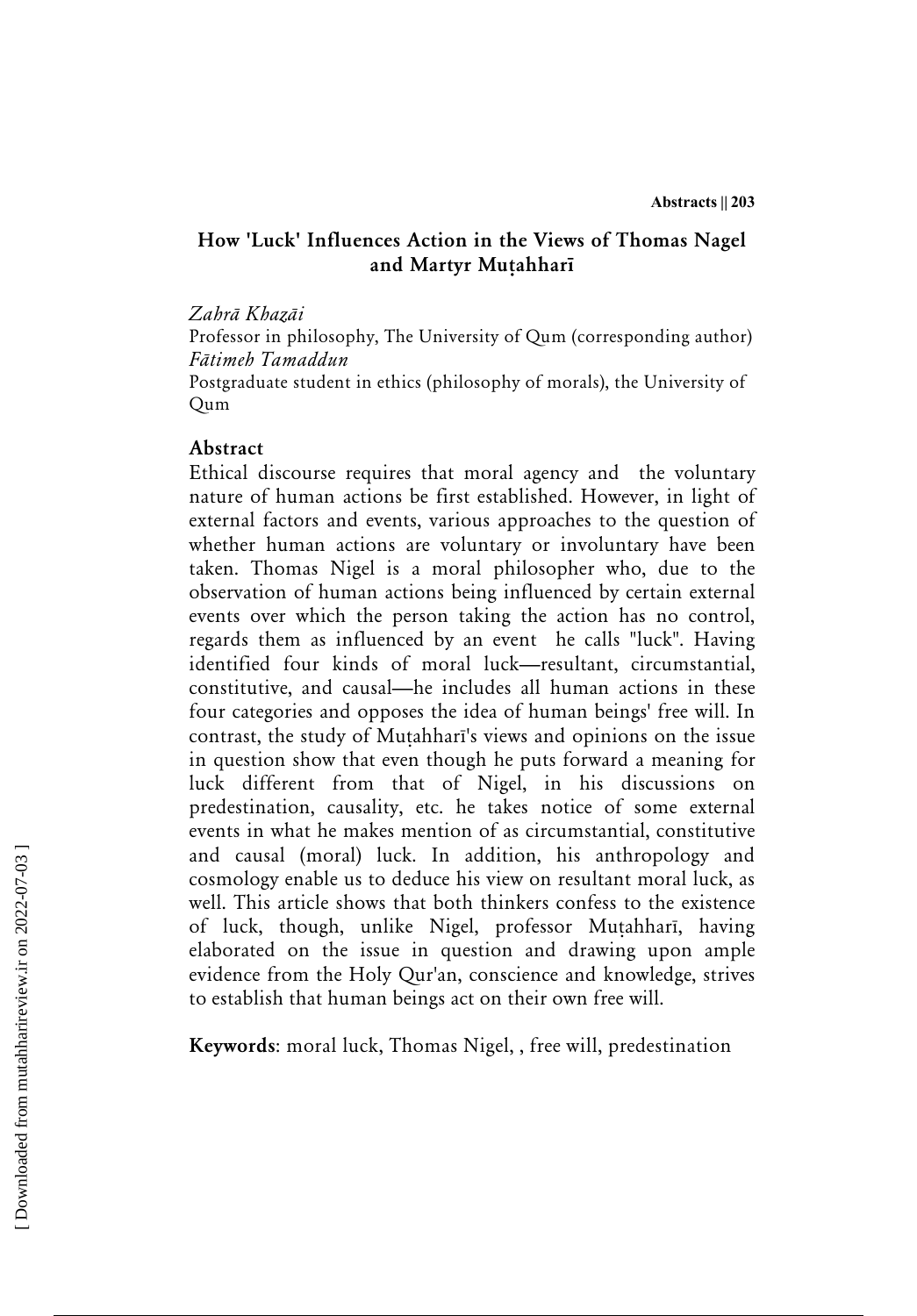#### **204 || The Mutahhari Review || Volume 1, Issue 1, Sprig & Summer 2020**

# **A Critical Study of the Presuppositions of the Traditional and Modern Science with Emphasis on the Views of Professor MuÔahharÐ**

*Muhammad RiÃÁ NÙr Muhammadi*

Postgraduate student in Transcendent Philosophy, Imam Khomeini Institute for Education and Research

### **Abstract**

Having been put aside the purely positivistic view of science, the role that non-empirical data plays in empirical science came into focus. Nowadays, it is known that empirical science is based on particular epistemological, ontological, and axiological principles which have a crucial role in the formation of science. According to the well-known view, modern science is opposed to traditional science, each naturally having different presuppositions. This article first makes a comparative study of the presuppositions of modern and traditional science and shows some of their points of contrast. It goes on to make a judgement in this connection based on the works of professor Mutahharī and shows that their common shortcoming is their going to extremes, something that can inflict great damage on society. To avoid these biases and prejudices, the best way is to make use of the comprehensive teachings of Islam. It can be shown that the role of Islamic teachings in the development of natural sciences and the formation of modern science is essential. Thus, an attempt has been made in this article to put the ideas of professor Mutahharī as an introduction to the attainment of presuppositions and ideal principles of science on the basis of Islamic teachings.

**Keywords**: classic science, modern science, natural science, presuppositions of science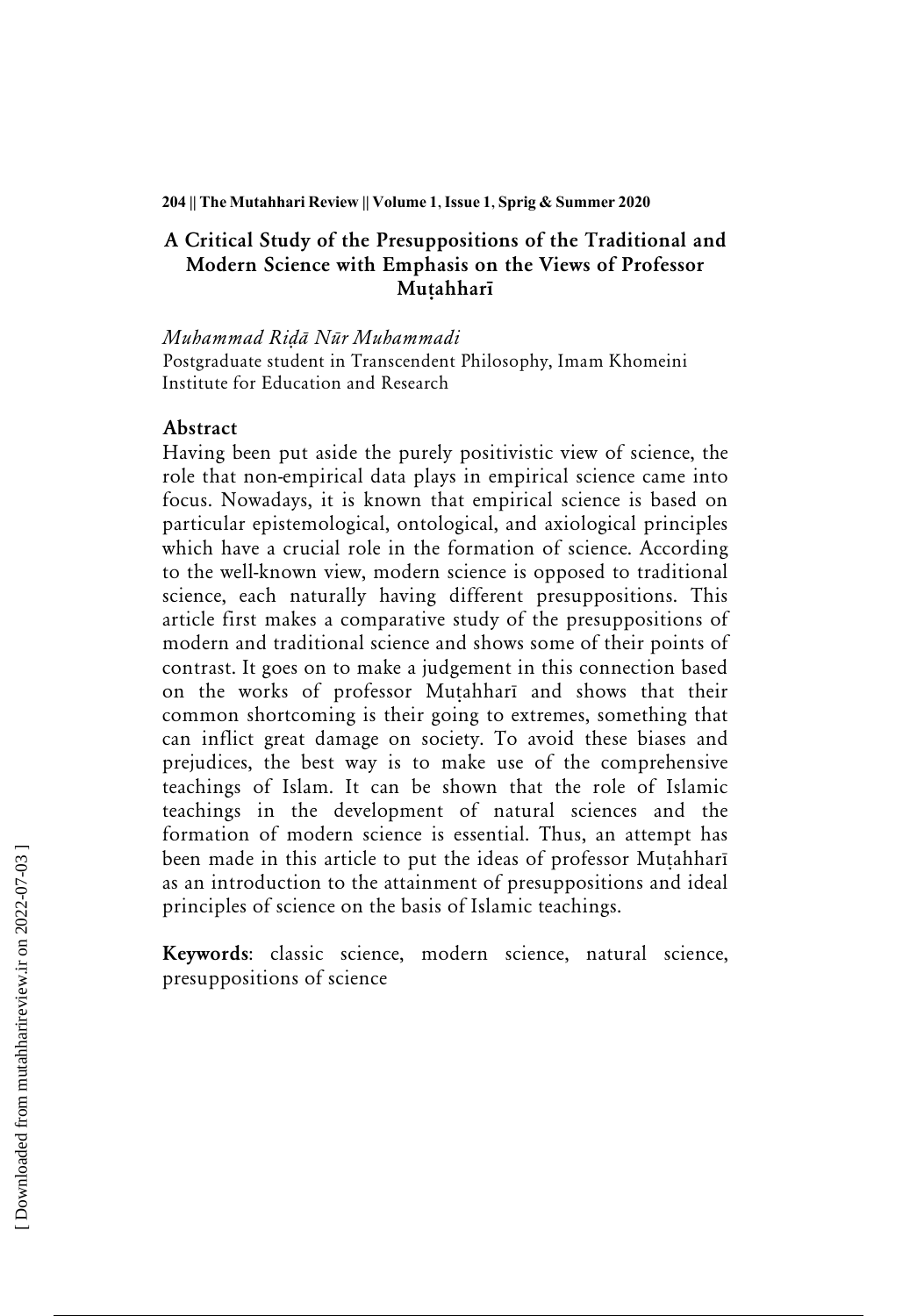### **Freedom of Belief in Islam and in the Universal Declaration**  of Human Rights in Professor Murtada Mutahharī's View

*Ali PÁzÙki* 

Associate Professor of Theology and Islamic Knowledge (ma'arif)  $-$ Allāmah Ṭabāṭabāʾī University *Muhammad Karbalāi Pāzūki* Postgraduate student in law – Tehran University

#### **Abstract**

One of the most important aspects of freedom is the freedom to choose a religion and hold a belief. Given that man is existentially created free, freedom of thought is an intrinsic need, towards the fulfilment of which many efforts have been made throughout history. In the West, the suppression of the freedom of belief in the Middle Ages and the prevalence of the religious fanaticism of the Church, led to certain articles of the Universal Declaration of Human Rights and the International Covenant on Civil and Political Rights (ICCPR) being adopted by the United Nations General Assembly, and consequently the categorical recognition of the freedom of belief in regards to choice, expression, propagation, and change. Drawing upon a descriptive-analytical method, this research work deals with the question as to what similarities and differences exist between freedom of thought and belief in Islam and in the Universal Declaration of Human Rights. The same issue is also explored from the viewpoint of Professor Mutahharī using a library research method. Professor Mutahharī expresses his agreement with the Universal Declaration of Human Rights in regards to the principle of freedom of belief. However, he has his own particular view, dealt with in the article, of the ways in which a belief is acquired, the ways of respecting all beliefs, limits of expression, and how one can convert to a new religion or accept a new belief.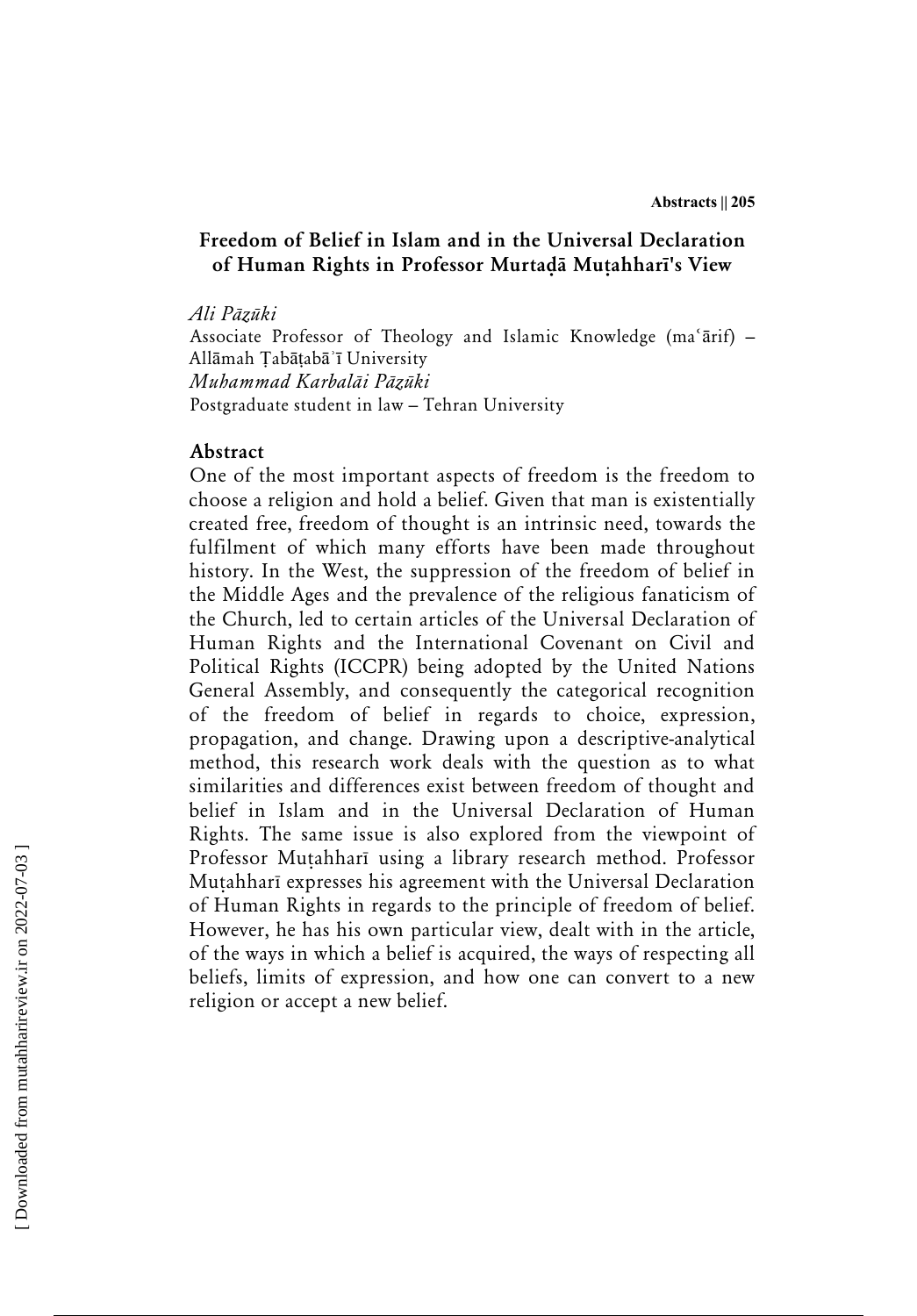#### **206 || The Mutahhari Review || Volume 1, Issue 1, Sprig & Summer 2020**

# The Evolutionary Course of History from Mutahhari's **Viewpoint**

*IhsÁn BÁbÁī*

Assistant Professor in Law, Iraninans Electronic Institute of Higher Education *HÁmed JukÁr* Assistant Professor, Imām Khomeinī University

### **Abstract**

From among the subjects raised in Islamic civilization studies is historicization. Assuming that the ascription of an 'evolutionary' quality to human history is even possible to begin with, the consequent question that arises is whether the actual course of human history is an evolutionary one or not. Martyr Mutahharī's studies on the philosophy of history can be of great help in answering this question. At the outset, drawing upon the views of Mutahharī, the evolutionary nature of history is explained on the basis of the general principle of causality, the divine dimension of history, and the consideration of truth and falsehood. The article goes on to deal with the constituent elements of realism in the interpretation of history and attempts to respond to some of the objections raised against the idea of the evolutionary course of history. Finally, in considering Mutahharī's emphasis on the role of man in choosing his own destiny, the article concludes by positing the human capacities pertaining to the evolution of history.

**Keywords**: history, evolution, general principle of causality, tradition, right, wrong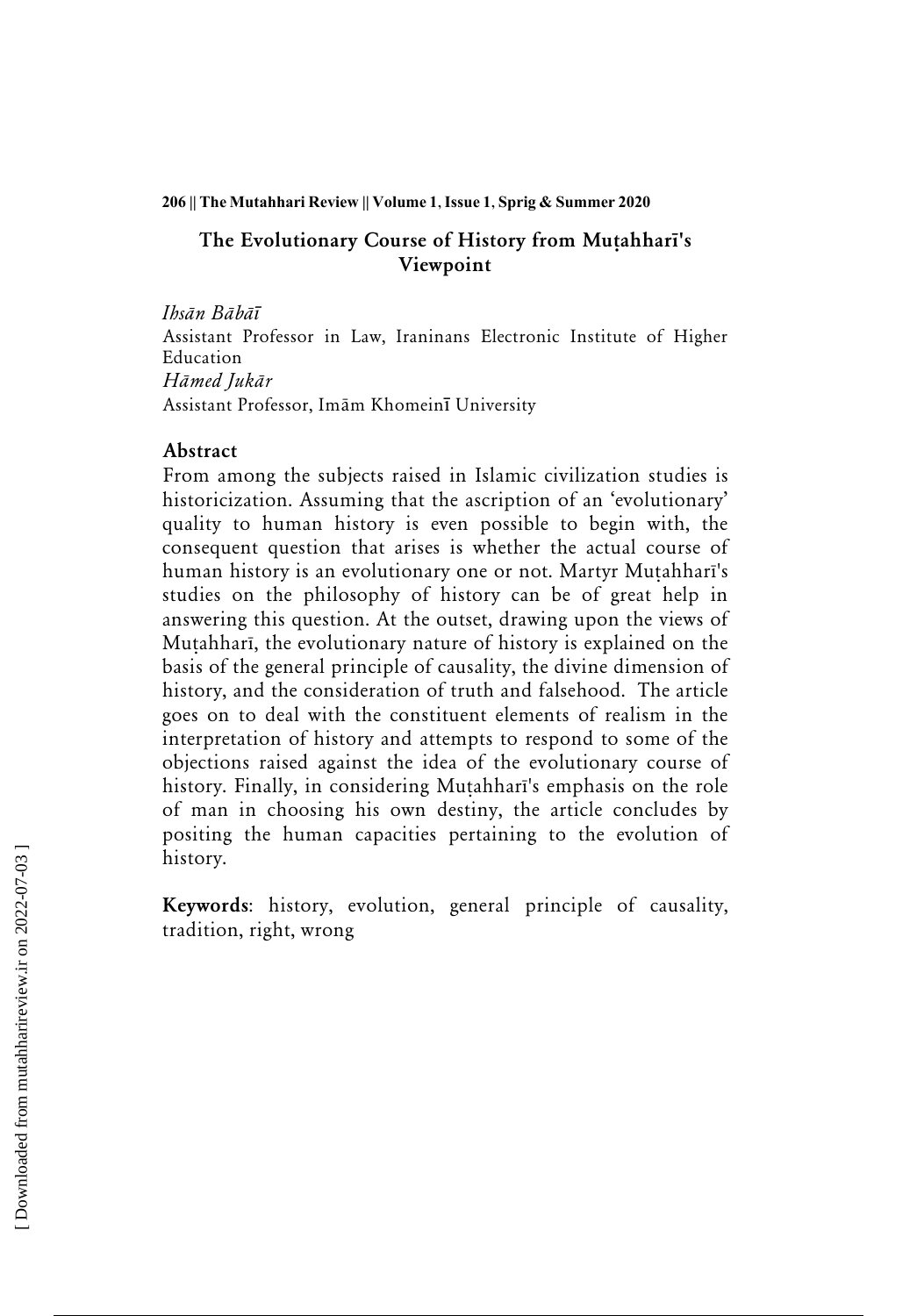### **'Argument from Guidance' in Islamic Tradition with an Emphasis on Professor Mutahharī's View**

#### *Omid Arjmand*

Post-graduate Student of Islamic Philosophy and Theology (Kalām) *RiÃÁ Akbari*

(corresponding author)- Professor of Islamic philosophy and theology (Kalam), Imām Sadiq (a.s) University

### **Abstract**

Historical studies of traditional, exegetical and theological source works show that the main lines of 'the argument from guidance' can be found in the *Nahj al-Balaghah*, the tradition known as Tawhid of Mufaddal and certain other traditions. Only Fakhr al-Dīn al-Rāzī in his book *al-Tafsīr al-Kabīr* has explicitly referred to this argument and considered it to be an independent argument for the existence of God. In the contemporary period, nobody has paid as much attention to this argument as martyr Mutahharī. Having brought many examples to the fore along with mentioning principles such as adaptation to the environment and restructuring, Mutahharī holds that, in addition to the existing design and order in the structure of living entities, there is at play a certain mysterious guidance and they manifest unique functions which do not come from their physical and mental structures. He cites the maxim "the bestower does not bestow a thing it lacks" and concludes that life has been bestowed to material entities by a being having life of a supernatural kind. Roughly speaking, one can say that the argument from guidance is an innovative version of the argument which falls within the category of teleological arguments.

**Keywords**: argument from guidance, argument from design, teleological arguments, Fakhr al-Dīn al-Rāzī